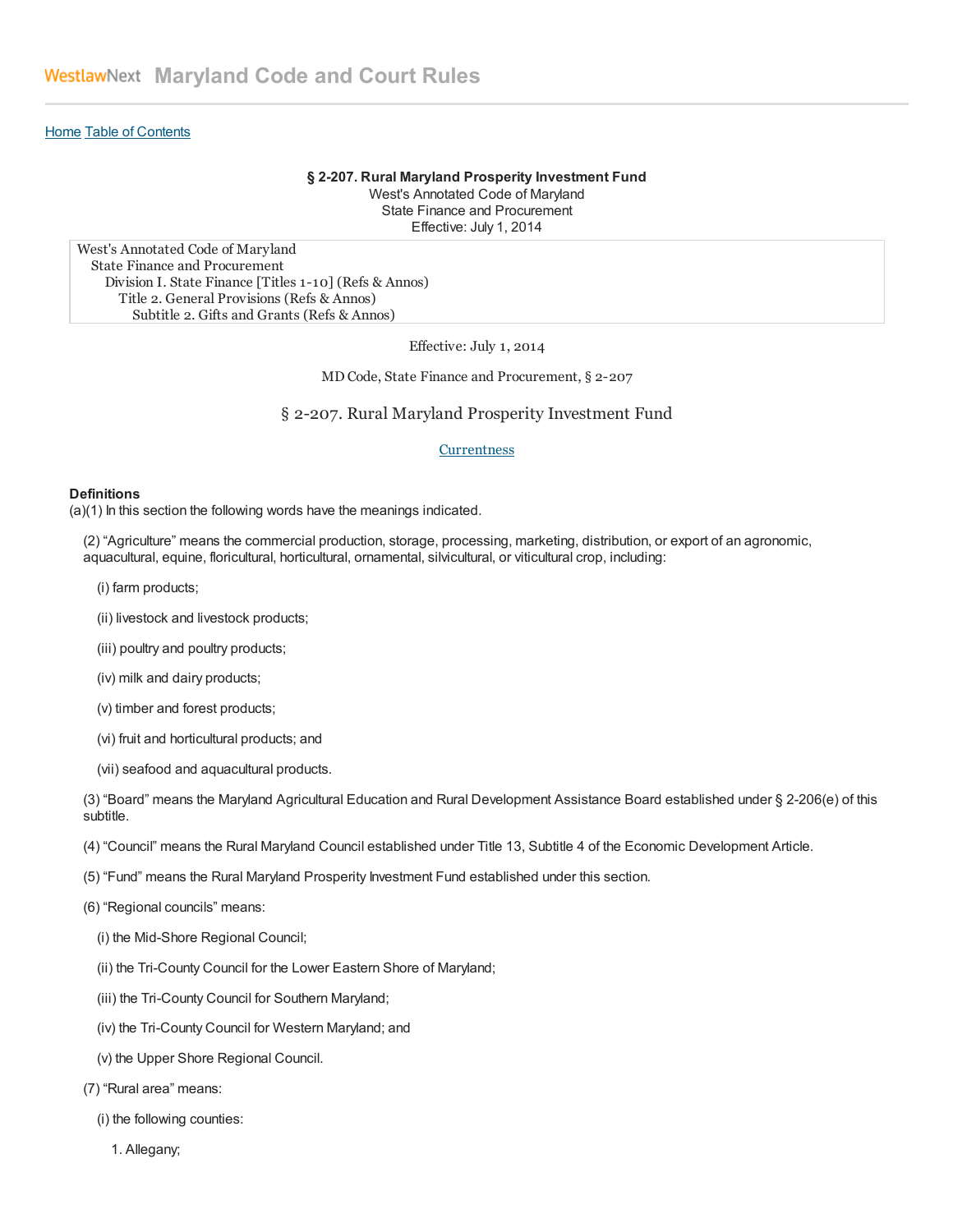- 2. Calvert;
- 3. Caroline;
- 4. Carroll;
- 5. Cecil;
- 6. Charles;
- 7. Dorchester;
- 8. Frederick;
- 9. Garrett;
- 10. Harford;
- 11. Kent;
- 12. Queen Anne's;
- 13. St. Mary's;
- 14. Somerset;
- 15. Talbot;
- 16. Washington;
- 17. Wicomico; and
- 18. Worcester; and
- (ii) portions of other counties in close proximity to agricultural activity.

(8) "Rural community" means an incorporated or unincorporated area of a county or group of counties in a rural area.

# Legislative findings

(b) The General Assembly finds that:

(1) many rural communities in the State face a host of difficult challenges relating to persistent unemployment and poverty, changing technological and economic conditions, an aging population and an out-migration of youth, inadequate access to quality housing, health care and other services, and deteriorating or inadequate transportation, communications, sanitation, and economic development infrastructure;

(2) Maryland's agricultural and resource-based industries continue to underpin the local economies of rural communities but are increasingly under threat from national and international market competition, urban encroachment and land development pressure, and environmental and regulatory influences;

(3) local governments, regional organizations, educational institutions, and private sector service providers have been unable to meet all the economic development, community development, health care, and human services needs of Maryland residents in the rural counties and municipal corporations because of a lack of adequate available capacity and resources;

(4) the objective of the Rural Maryland Prosperity Investment Fund is to help raise the overall standard of living in rural areas to a level that meets or exceeds statewide benchmark averages by 2030, while preserving the best aspects of a pastoral heritage and rural way of life;

(5) resources provided to the Fund are designed to facilitate significant targeted investments in important economic, health care, and community development programs and promote regional and intergovernmental cooperation;

(6) these investments will also enable local and regional public and nonprofit organizations to leverage additional nonstate financial and human resources to facilitate the realization of sustainable rural development objectives while the program is in effect; and

(7) the Fund will serve the interests of the entire State by:

- (i) encouraging the increase of entrepreneurial activity and commerce and a balanced economy in the State;
- (ii) relieving conditions of unemployment and underemployment in rural areas;
- (iii) assisting in the retention of valuable farm and forest land for productive use by present and future generations;
- (iv) promoting intergovernmental cooperation and public sector/private sector partnerships in and between rural and other areas;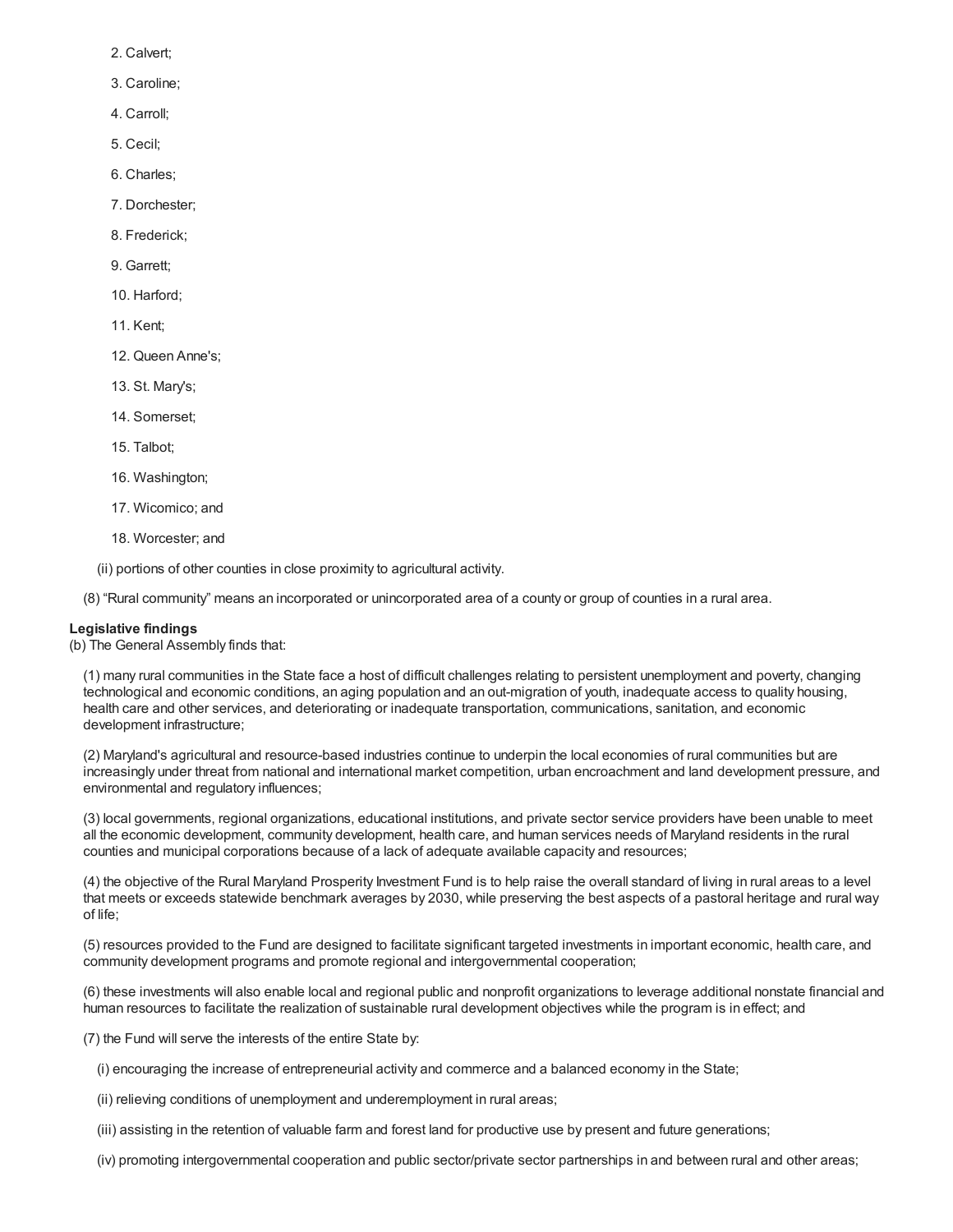(v) enhancing the deployment of housing, transportation, water, wastewater, and broadband communications infrastructure and services in rural areas;

(vi) supporting rural commercial center redevelopment and community revitalization efforts; and

(vii) generally promoting the health, happiness, safety, employment opportunity, and general welfare of the residents of each of the rural counties and municipal corporations of the State.

### In general

(c)(1) There is a Rural Maryland Prosperity Investment Fund.

(2) The Fund is administered by the Rural Maryland Council with the assistance of the Board.

(3) The purpose of the Fund is to provide funding to rural regional and statewide planning and development organizations, institutions of higher education serving rural communities, rural community development organizations, and local governments acting in partnership with one another to promote the quality of life in rural areas.

### Appropriations

(d) Each year, beginning in fiscal year 2008 and continuing through fiscal year 2030, the Governor may include an appropriation in the budget bill for the Fund.

#### Fund nonlapsing

(e)(1) The Fund is a special, nonlapsing fund that is not subject to reversion under § 7-302 of this article.

(2) The Treasurer shall separately hold and the Comptroller shall account for the Fund.

(3) The Treasurer may invest money in the Fund in the same manner as other State money may be invested.

### **Disbursements**

(f)(1) Except as provided in paragraph (2) of this subsection, disbursements of money appropriated to the Fund shall be allocated in the following manner:

(i) one-third shall be allocated equally to the five regional councils as grants for rural regional planning and development assistance, by targeting support to the:

1. regional councils serving rural areas; and

2. multicounty efforts serving rural communities in areas not served by the regional councils; and

(ii) the remaining two-thirds shall be allocated equally as grants among the following categories:

1. regional infrastructure projects that directly involve two or more units of local government, not to exceed one-fourth of the total cost of any particular project;

2. rural entrepreneurship development, including programs and activities serving rural communities undertaken by nonprofit organizations and institutions of higher education;

3. rural community development, programmatic assistance, and education, with money to be divided equally between the Council and the Maryland Agricultural Education and Rural Development Assistance Fund; and

4. rural health care organizations.

(2) If in any fiscal year revenues appropriated to the Fund are insufficient to fully fund all grants under paragraph (1) of this subsection, disbursements of money appropriated to the Fund shall be allocated as follows:

(i) \$500,000 shall be allocated to the Council, of which:

1. \$250,000 shall be used to support the operations of the Council; and

2. \$250,000 shall be allocated to the Maryland Agricultural Education and Rural Development Assistance Fund established under § 2-206 of this subtitle; and

(ii) the remaining disbursements of money appropriated to the Fund shall be allocated in the manner described in paragraph (1) of this subsection.

#### **Grants**

 $(g)(1)$  Any money received by a regional council under subsection  $(f)(1)(i)$  of this section shall be used to benefit rural areas as the regional council determines.

(2)(i) Subject to subparagraph (ii) of this paragraph, the Board shall award grants from the Fund under subsection (f)(1)(ii) of this section on a competitive basis in accordance with the procedures in § 2-206(e) of this subtitle.

(ii) Any money received by the Council under subsection (f)(1)(ii) of this section shall be used to help administer the Fund and